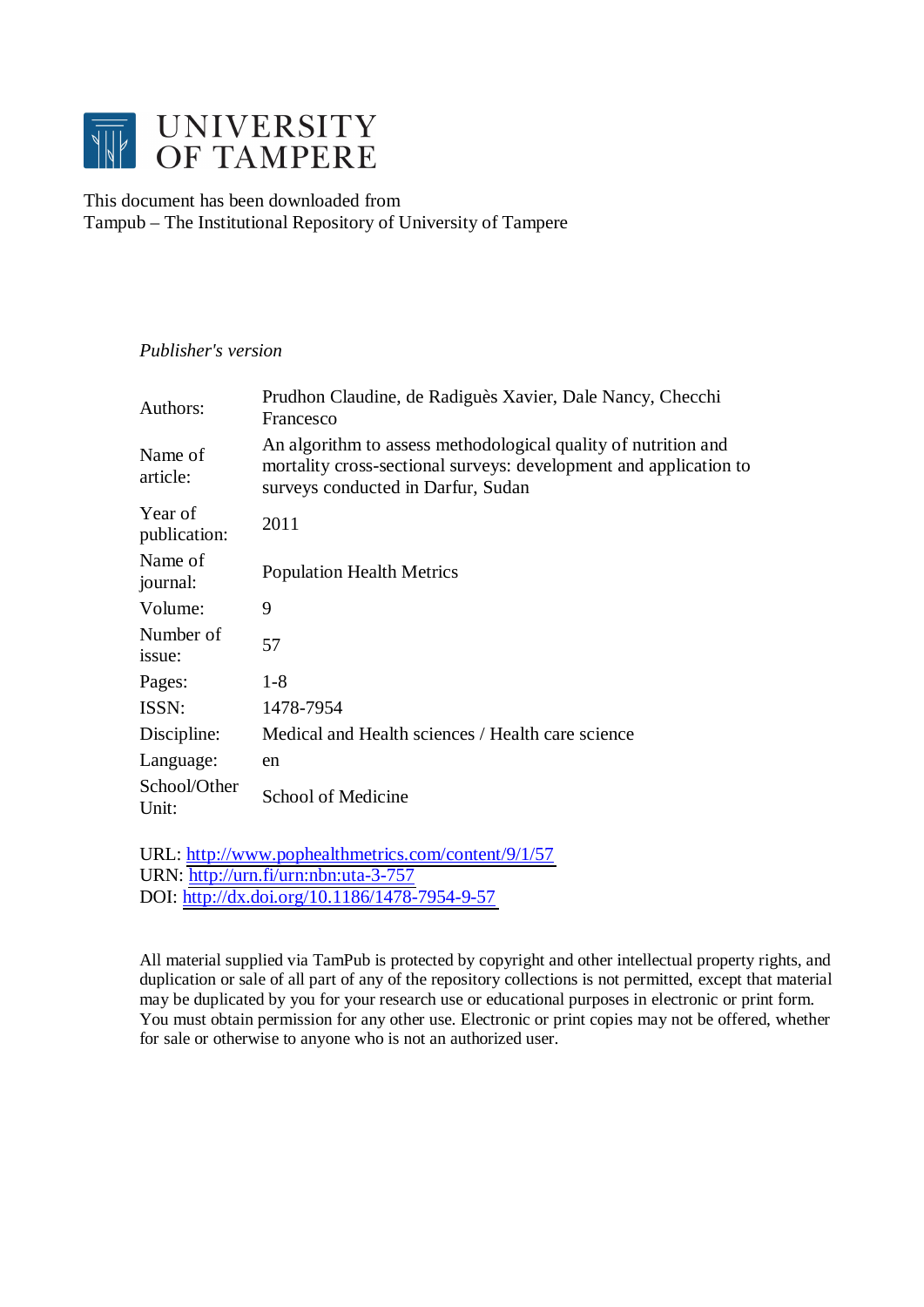# **RESEARCH CHRISTIAN CONSUMING CONTRACT CONSUMING CONSUMING CONSUMING CONSUMING CONSUMING CONSUMING CONSUMING CO**



# An algorithm to assess methodological quality of nutrition and mortality cross-sectional surveys: development and application to surveys conducted in Darfur, Sudan

Claudine Prudhon<sup>1\*</sup>, Xavier de Radiguès<sup>1</sup>, Nancy Dale<sup>2</sup> and Francesco Checchi<sup>3</sup>

# Abstract

**Background:** Nutrition and mortality surveys are the main tools whereby evidence on the health status of populations affected by disasters and armed conflict is quantified and monitored over time. Several reviews have consistently revealed a lack of rigor in many surveys. We describe an algorithm for analyzing nutritional and mortality survey reports to identify a comprehensive range of errors that may result in sampling, response, or measurement biases and score quality. We apply the algorithm to surveys conducted in Darfur, Sudan.

Methods: We developed an algorithm based on internationally agreed upon methods and best practices. Penalties are attributed for a list of errors, and an overall score is built from the summation of penalties accrued by the survey as a whole. To test the algorithm reproducibility, it was independently applied by three raters on 30 randomly selected survey reports. The algorithm was further applied to more than 100 surveys conducted in Darfur, Sudan.

Results: The Intra Class Correlation coefficient was 0.79 for mortality surveys and 0.78 for nutrition surveys. The overall median quality score and range of about 100 surveys conducted in Darfur were 0.60 (0.12-0.93) and 0.675 (0.23-0.86) for mortality and nutrition surveys, respectively. They varied between the organizations conducting the surveys, with no major trend over time.

**Conclusion:** Our study suggests that it is possible to systematically assess quality of surveys and reveals considerable problems with the quality of nutritional and particularly mortality surveys conducted in the Darfur crisis.

# Introduction

The prevalence of acute malnutrition and mortality rates are crucial indicators to benchmark the severity of a crisis, to track trends, and to inform funding and operational decisions [[1,2\]](#page-8-0). Cross-sectional sample surveys are the main method currently used to estimate these indicators [[3,4](#page-8-0)]. An adequate sampling design is indispensable to ensure the representativeness and accuracy of a survey. Moreover, standardized field data collection through suitable interview and measurement instruments and techniques is paramount to guarantee quality.

<sup>1</sup> Health and Nutrition Tracking Service, Geneva, Switzerland

Full list of author information is available at the end of the article

Despite recent improvements in standardization of nutrition and mortality survey methodology and analysis [[5](#page-8-0)-[7\]](#page-8-0), errors in the field application of survey methods persist, potentially resulting in biased data and harmful operational decisions. Reviews of surveys carried out in various crisis settings have consistently revealed a lack of rigor in many nutritional [[8-12\]](#page-8-0) and most mortality surveys [[10,11](#page-8-0)].

Cross-sectional surveys are generally conducted in relatively small areas corresponding to zones of intervention of non-governmental organizations (NGOs); therefore, an overall picture of the situation and its evolution at the regional and country level might be diffi\* Correspondence: [prudhonc@who.int](mailto:prudhonc@who.int)<br>
<sup>1</sup>Health and Nutrition Tracking Service Geneva Switzerland<br>
<sup>1</sup>Health and Nutrition Tracking Service Geneva Switzerland



© 2011 Prudhon et al; licensee BioMed Central Ltd. This is an Open Access article distributed under the terms of the Creative Commons Attribution License [\(http://creativecommons.org/licenses/by/2.0](http://creativecommons.org/licenses/by/2.0)), which permits unrestricted use, distribution, and reproduction in any medium, provided the original work is properly cited.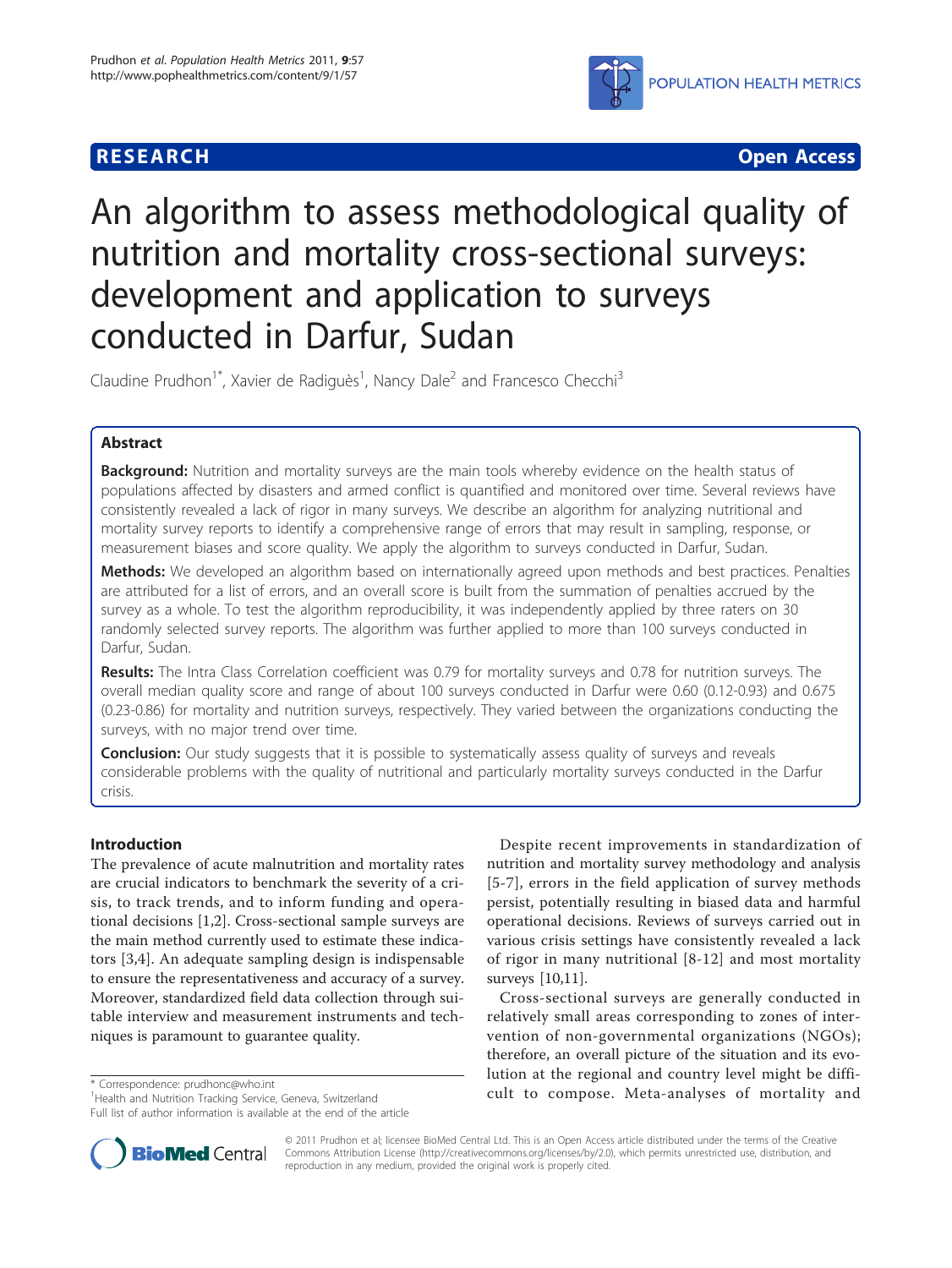nutrition data can help to infer crisis-wide trends [[13](#page-8-0)]. Given the sparseness of data in most crises, it may be useful to include in the analyses survey reports with limited quality; however, to do this, weighting of surveys according to their relative quality seems necessary. More broadly, monitoring trends in the quality of surveys and the relative frequency of different errors can help to evaluate the strength of evidence on which many humanitarian decisions are predicated and fulfill a didactic role in improving field capacity for data collection.

The quality of a survey is determined by five components; coverage, sampling, nonresponse, measurements, and data processing. Errors could occur with each component. There are several guidelines for conducting and reporting on surveys in normal conditions published by the United States Office of Management and Budget (OMB) and the American Association for Public Opinion Research (AAPOR).

In this article, we describe an algorithm based on systematic and comparable criteria for analyzing nutritional and mortality survey reports to identify a comprehensive range of errors that may result in sampling, response, or measurement biases and score the quality of a survey as a whole. We apply the algorithm to surveys conducted in Darfur, Sudan between 2004 and 2008.

# Methodology

# Components of the algorithm

The algorithm is based on internationally agreed upon methods and best practices [[2](#page-8-0),[14](#page-8-0)]. It is divided into seven components of quality checking: 1) selection bias of sampling design; 2) precision of cluster sampling (if done); 3) measurement biases for mortality; 4) measurement errors for nutrition; 5) response biases for mortality; 6) analysis errors for mortality; 7) analysis errors for nutrition [[[15\]](#page-8-0); see Additional File [1\]](#page-8-0). These seven components are further grouped into three main sections: sample selection, data collection, and data analysis. For each of these, penalties are attributed for a list of possible more or less severe errors, and an overall score is built from the summation of penalties accrued by the survey as a whole. The criteria used are a mix in equivalent proportions of genuine errors and of lack of evidence of best practice.

# Penalties

A Delphi survey was conducted among experts to help determine consensus penalties for each criterion [[16](#page-8-0)]. Experts commented on the algorithm and ranked each criterion from 0, defining a minor problem likely to have a negligible effect on the validity of the survey, to 5, a critical flaw indicating a serious error or an insufficient description that would thoroughly invalidate findings. Based on expert recommendations, the algorithm was refined further. The median penalty attributed by the experts was calculated for each error, and a geometric progression ( $a_n = a * r^{n-1}$ , with  $a = 1$ ,  $r = 2.34$ , and  $n = 5$ ) was used to rescale penalties to a range from 2 points, corresponding to 1 in the Delphi survey, to 70 points, corresponding to 5.

For nutritional surveys, selection of the sample, data collection, and analysis represented 37%, 31%, and 32% of the maximum possible penalty, respectively, when cluster sampling was used; 25%, 37%, and 38% when systematic random sampling was used; and 20%, 39%, and 41% when simple random sampling was used. For mortality surveys, which are arguably more vulnerable to nonsampling biases, these proportions were 48%, 38%, and 14% when cluster sampling was used; 36%, 46%, and 18% when systematic random sampling was used; and 31%, 50%, and 19% when simple random sampling was used.

#### Overall quality scores

A continuous score, ranging from 0 to 1, is calculated from the sum of the penalties attributed to the survey, as follows:

$$
S = 1 - (L/T)
$$

where S is the score, T the maximum number of penalty points a survey can accrue, and L the actual number of penalty points. For example, a score of 0.85 means that only 15% of the maximum penalty points were accrued by this survey. In a combined nutritional-mortality survey, the same error can have a different weight in the nutrition score compared to the mortality score; scoring for nutrition and mortality should therefore be interpreted independently.

T was calculated separately for different types of sampling design (simple random, systematic random, and cluster sampling), since each carries specific potential errors.

Based on the algorithm, a software application was developed for data entry of quality reviews and automatic calculation of scores [\[17](#page-8-0)].

# Testing of reproducibility

Reports of nutrition and mortality surveys conducted by NGOs and UN agencies in Darfur, Sudan between 2004 and 2008, previously gathered for the purpose of investigating trends in acute malnutrition and mortality [[18](#page-8-0)], were used to test the algorithm's reproducibility and to apply it to a real-life scenario. Reports of rapid assessments that used convenience (i.e., nonrandom) sampling or did not measure the weight-for-height index for acute malnutrition were excluded from this collection of surveys.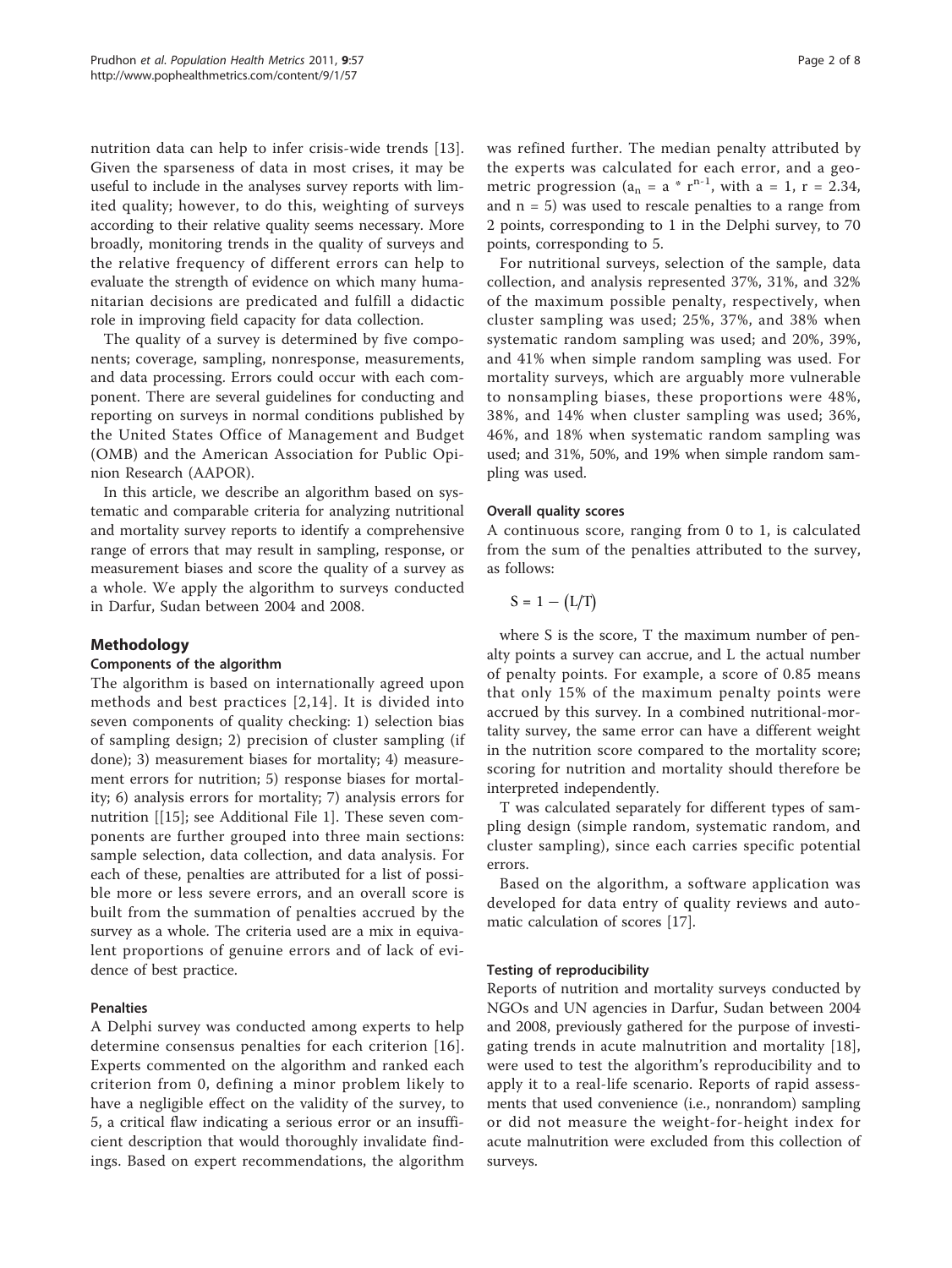To test the reproducibility of the algorithm, 30 survey reports from Darfur were randomly selected and three expert raters, blinded to one another's ratings, were asked to apply the algorithm to these surveys. Total penalties for mortality and nutrition surveys were calculated for each rater and the intraclass correlation coefficient was calculated to assess the consistency of rating [[19](#page-8-0)]. Raters also provided their feedback on the use of the algorithm.

Each criterion for which the classification was different among the raters for more than 20% of the 30 survey reports analyzed was reviewed. Some of these criteria were reformulated to facilitate straightforward interpretation. A criterion about data cleaning procedure was deleted as it seemed impossible to judge with objectivity.

#### Real-life application

The algorithm was further applied to the entire dataset of surveys from Darfur by one of the raters. Altogether, this dataset includes all nutrition and mortality surveys publicly released from the beginning of the crisis in 2004 to the end in 2008, and was chosen as it provides a case study of trends in quality across an entire crisis over time. Accordingly, the median and range of quality scores were calculated separately for mortality and nutrition surveys, overall, by year and by agency. Median scores between years and agencies were compared using a Kruskal-Wallis test [[19](#page-8-0)]. The main reasons for critical flaws, main sources of penalties, and relative share of penalties by type of error were also computed. Some reports included more than one survey result if several areas or populations had been independently surveyed or if the survey was stratified. In this case, each survey result was considered as a separate survey, even if the methodology described in the report applied equally to the different survey strata. Calculation and statistical analyses were performed with Microsoft Excel and STATA (Stata Corporation, College Station, TX, USA).

#### Results

One hundred and seventeen survey reports conducted by 19 NGOs and international agencies in Darfur, Sudan between June 2004 and December 2008 were collected. Twenty-eight preliminary reports were discarded from the analysis because the methodology was not reported with sufficient detail. In total, 108 mortality surveys and 100 nutrition surveys were analyzed. Of these, 107 mortality surveys and 97 nutrition surveys used cluster sampling, while one mortality and three nutrition surveys were conducted using systematic sampling.

#### Reproducibility of the algorithm

The algorithm was independently applied by three raters on 30 randomly selected survey reports from 11 NGOs, including 29 mortality surveys and 30 nutrition surveys. Of the 108 quality criteria in the algorithm, raters disagreed on whether the criterion was fulfilled in more than 50% of the surveys for seven (6.5%) criteria and in 20% to 50% of the surveys for 20 (18.5%) criteria. The Intra Class Correlation coefficient was 0.79 for mortality surveys and 0.78 for nutrition surveys. The three-way average Intra Class Correlation coefficient (the three raters considered as a group of raters rather than as independent raters) was 0.92 and 0.91 for mortality and nutrition surveys, respectively.

#### Quality of Darfur surveys

Twenty-six mortality survey results (24%) and 13 nutrition survey results (13%) featured a critical flaw. Critical flaws were due to unclear description of the first stage sampling of clusters for six mortality surveys and three nutrition surveys, unclear description of household sampling in the last stage of cluster sampling for 14 mortality surveys and four nutrition surveys, and to both of these criteria for six mortality and six nutrition surveys. For some of these surveys, the methodology used was not described at all (eight mortality surveys and nine nutrition surveys). For the others, a reference to a guideline or paper was given (18 mortality surveys and three nutrition surveys) but pointed to the description of several choices of first or second step cluster sampling, making it impossible for the reader to identify which methodology was used. Most of the surveys with critical flaws were conducted in 2004 (10 mortality and eight nutrition surveys) and 2005 (13 mortality and two nutrition surveys).

When surveys with critical flaws were included in the analysis, the overall median score was 0.60 (ranging from 0.12 to 0.93) for mortality surveys (Figure [1](#page-4-0)) and 0.69 (ranging from 0.23 to 0.86) for nutrition surveys (Figure [2](#page-4-0)). When surveys with critical flaws were excluded from the analysis, the scores for mortality surveys varied between 0.42 and 0.93, with the majority falling between 0.50 and 0.70, while the scores for nutrition surveys varied between 0.50 and 0.86, with the majority between 0.60 and 0.80. The overall median of the scores for mortality and nutrition surveys was 0.61 and 0.71, respectively. The 15 highest-score mortality surveys (0.79-0.93) were mainly conducted by two organizations well known for their expertise in epidemiology. By contrast, nine organizations shared the 15 best scores for nutrition (0.76-0.86), including the above-mentioned two organizations.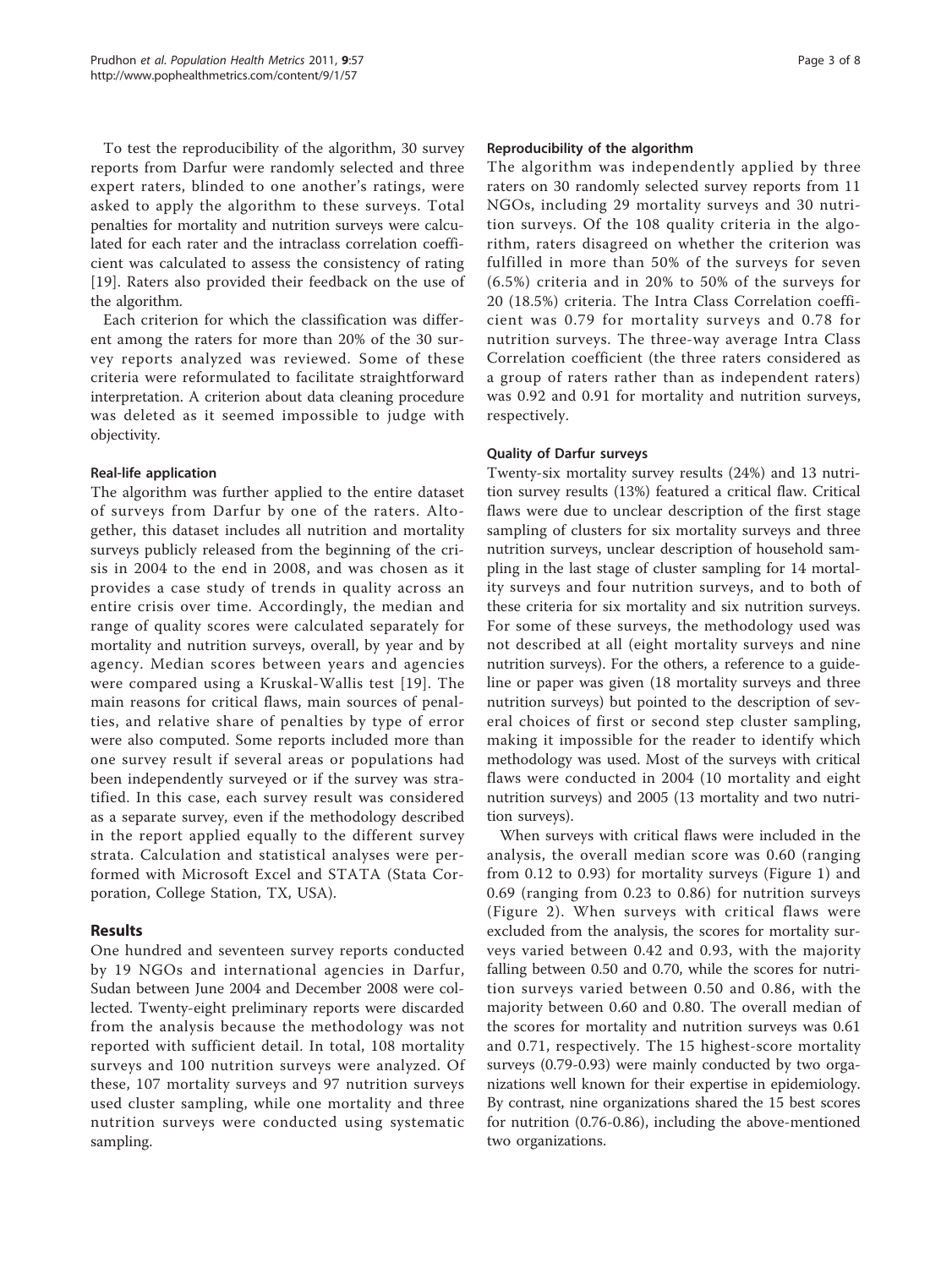<span id="page-4-0"></span>

Median scores for mortality and nutrition surveys, excluding surveys with critical flaws, varied among organizations from 0.54 to 0.80 and from 0.63 to 0.75, respectively (Table [1\)](#page-5-0), and were significantly different for both mortality (Kruskal-Wallis Chi-square = 38.86, 13 degrees of freedom [DF],  $p = 0.0002$ ) and nutrition (Kruskal-Wallis Chi-square = 38.34, 14 DF, p = 0.0005). Median scores among agencies were even more different when surveys with critical flaws were taken into account, varying from 0.38 to 0.80 for mortality surveys (Kruskal-Wallis Chi-square =  $43.82$ , 15 DF, p =  $0.0001$ ) and from 0.38 to 0.75 for nutrition surveys (Kruskal-Wallis Chi-square = 44.93, 15 DF, p = 0.0001).

There was no apparent trend in median score for either mortality or nutrition surveys considering the year of survey completion, when surveys with critical flaws were discarded from the analysis (Table [2\)](#page-5-0) (mortality: Kruskal-Wallis Chi-square =  $0.24$ , 4 DF, p = 0.99;



nutrition: Kruskal-Wallis Chi-square = 2.65, 4 DF,  $p =$ 0.62). Ranges were larger for mortality scores than for nutrition scores for all years. By contrast, when surveys with critical flaws were included in the analysis, difference in median scores among years was borderline significant (mortality: Kruskal-Wallis Chi-square = 9.38, 4 DF, p = 0.052; nutrition: Kruskal-Wallis Chi-square = 10.97, 4 DF,  $p = 0.027$ , especially because of low median scores in 2004.

Around 90% of the penalty points were due to lack of evidence from the survey reports, ranging between 70% to 99% in mortality surveys and between 49% to 100% in nutrition surveys. Of the three sections of the algorithm, "data collection" accrued the highest proportion of maximum penalty points for surveys (54% for mortality, 49% for nutrition), while around 30% of maximum penalty points were accrued for the section on "selection of basic sampling." The least problematic section was "analysis, " with only about 15% of maximum penalty points accrued.

For mortality, the most striking error in data collection procedures was the absence of a structured questionnaire with explicit questions and sequences of questions, which limits standardization and reproducibility of interviews among different households for the same interviewer and among interviewers (Table [3\)](#page-6-0). Moreover, most of the time, only aggregated data were collected, precluding a detailed person-time analysis. For nutrition, the major problem of quality of data collection was the absence of detailed descriptions of the accuracy of the material used for height and mid-upper arm circumference (MUAC) measurements (Table [4](#page-7-0)). Reports also lacked clarity about on-site supervision and data checking for both mortality and nutrition. The most frequent flaw in the selection of the basic sampling unit for mortality and nutrition surveys was that the number of nonresponding households was not reported.

## **Discussion**

#### Use of the algorithm and its limitations

The analysis and interpretation of nutrition and mortality data in crisis settings are notoriously challenging tasks. First, the quality of data is often questioned. Second, the coverage of data is frequently sparse, limiting inference beyond a few sites or time periods for which estimates are available. The algorithm presented in this paper allows for standardization of the assessment of quality of nutrition and mortality surveys according to systematic and comparable criteria.

The algorithm is intended to be used by epidemiologists experienced in nutrition and mortality surveys but without prior training on the algorithm itself. The test of reproducibility that we conducted with three different raters suggested that the algorithm was sufficiently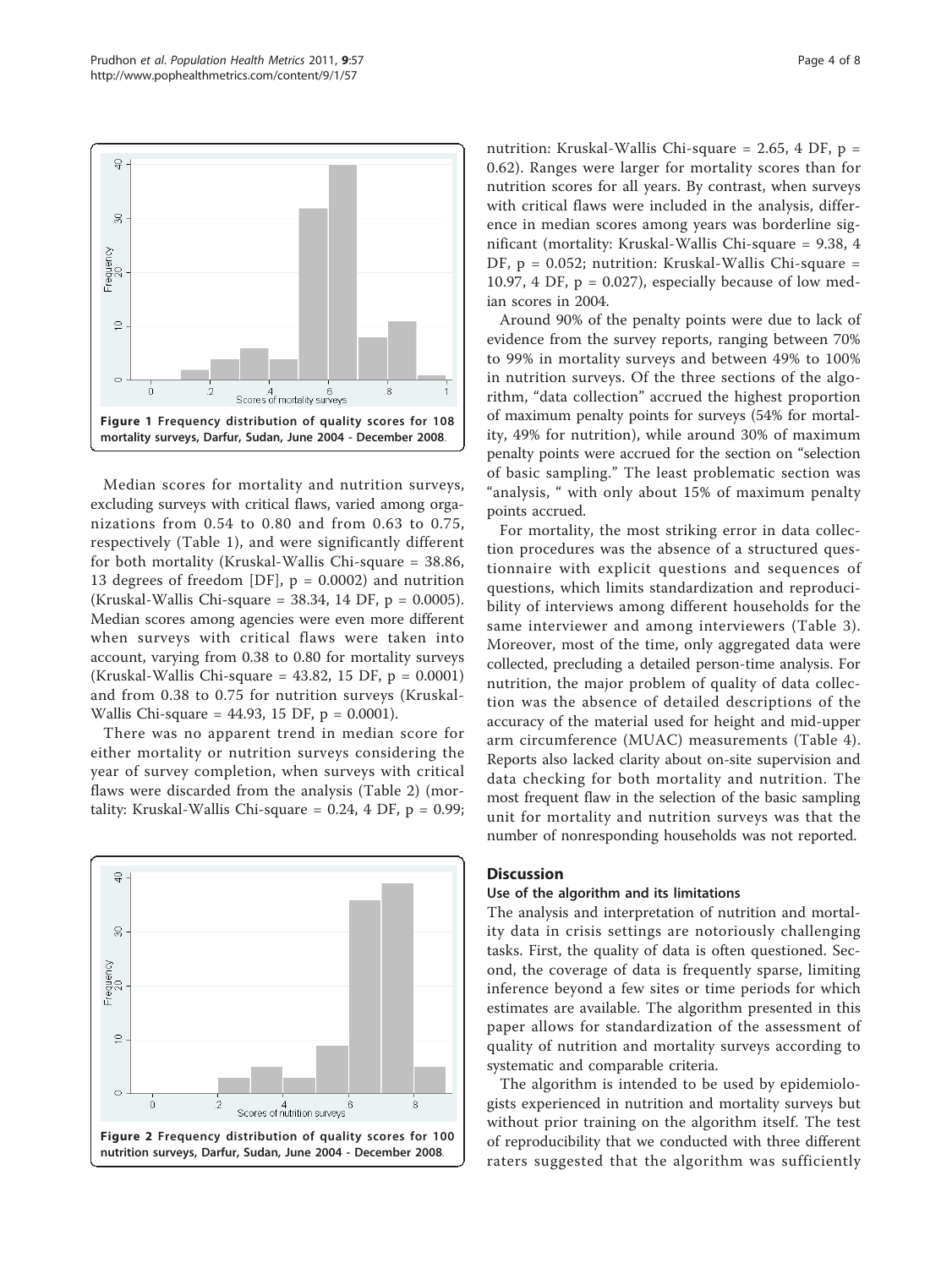| Organizations | Total number of survey<br>results<br><b>Mortality (Nutrition)</b> | Number of survey results with<br>critical flaws<br><b>Mortality (Nutrition)</b> | Surveys without critical<br>All surveys<br>flaws |                                         |                                                                                             |                                                |
|---------------|-------------------------------------------------------------------|---------------------------------------------------------------------------------|--------------------------------------------------|-----------------------------------------|---------------------------------------------------------------------------------------------|------------------------------------------------|
|               |                                                                   |                                                                                 | Score<br>mortality<br><b>Median</b><br>(range)   | Score<br>nutrition<br>Median<br>(range) | Score<br>mortality<br>Median<br>(range)                                                     | Score<br>nutrition<br><b>Median</b><br>(range) |
| Α             | 35 (36)                                                           | 1(1)                                                                            |                                                  |                                         | 0.60 (0.38-0.83) 0.70 (0.63-0.86) 0.60 (0.38-0.83) 0.70 (0.53-0.86)                         |                                                |
| B             | 13(13)                                                            | 0(0)                                                                            |                                                  |                                         | 0.80 (0.79-0.93) 0.75 (0.74-0.84) 0.80 (0.79-0.93) 0.75 (0.74-0.84)                         |                                                |
|               | 6(6)                                                              | 0(0)                                                                            |                                                  |                                         | 0.57 (0.49-0.68) 0.65 (0.57-0.77) 0.57 (0.49-0.68) 0.65 (0.57-0.77)                         |                                                |
| D             | 7(7)                                                              | 0(0)                                                                            |                                                  |                                         | 0.60 (0.41-0.63) 0.64 (0.60-0.70) 0.60 (0.41-0.63) 0.64 (0.60-0.70)                         |                                                |
|               | 4(4)                                                              | 0(0)                                                                            |                                                  |                                         | $0.54$ (0.42-0.61) $0.64$ (0.61-0.67) $0.54$ (0.45-0.61) $0.65$ (0.61-0.67)                 |                                                |
|               | 2(2)                                                              | 0(0)                                                                            |                                                  |                                         | $0.66$ $(0.66-0.66)$ $0.69$ $(0.65-0.73)$ $0.66$ $(0.66-0.66)$ $0.69$ $(0.65-0.73)$         |                                                |
| G             | 3(3)                                                              | 1(1)                                                                            |                                                  |                                         | $0.66$ $(0.62 - 0.70)$ $0.77$ $(0.75 - 0.79)$ $0.62$ $(0.16 - 0.70)$ $0.75$ $(0.23 - 0.79)$ |                                                |
| Н             | 13(13)                                                            | 7(7)                                                                            |                                                  |                                         | 0.64 (0.46-0.84) 0.66 (0.56-0.80) 0.38 (0.24-0.84) 0.38 (0.31-0.80)                         |                                                |
|               | 5(8)                                                              | 2(2)                                                                            |                                                  |                                         | 0.62 (0.56-0.70) 0.66 (0.50-0.78) 0.57 (0.12-0.70) 0.61 (0.23-0.78)                         |                                                |
|               | 0(2)                                                              | 0(1)                                                                            |                                                  |                                         |                                                                                             | $0.58(0.55-0.61)$                              |
| Κ             | 14(0)                                                             | 14(0)                                                                           |                                                  |                                         | $0.64$ $(0.51 - 0.64)$                                                                      |                                                |

<span id="page-5-0"></span>Table 1 Quality scoring of 108 mortality surveys and 100 nutrition surveys by organization (for organizations having conducted more than one survey), Darfur, Sudan, June 2004 - December 2008

reliable to broadly benchmark a given survey's quality. The three-way average Intra Class Correlation also suggested that quite good reliability could be achieved by having two raters per survey. This could be applied to the most difficult surveys and the most critical and sensitive situations. Depending on the familiarity with the algorithm, rating of a survey takes between 30 minutes and one hour.

The algorithm can be used to gauge the overall quality of data at the regional or country level. It can also be utilized to assess trends in quality of surveys and the impact of initiatives aimed at improving survey practice. Furthermore, agencies can apply the algorithm to the surveys they perform in order to review their overall quality, investigate their strengths and weaknesses, and take adequate measures to improve major flaws. In this respect, the algorithm could serve as a training tool, but also to help enforce performance targets.

The main limitation of the algorithm is that it is based on information available in the reports, which for most of the criteria may partly reflect the completeness of the report. Because the algorithm generally assumes that a given best practice was not implemented if there is no mention of it in the report, it may be biased towards worst case scenarios, and the quality of some surveys might in fact be better than evaluated through the algorithm. However, in the absence of raw data, evaluating the quality of surveys from reports, including the missing information, is the best available proxy for survey quality. The writing of lengthy survey reports might appear cumbersome but is of paramount importance and is inherent to sound epidemiological practices to document procedures and allow others to assess the quality of data. This is part of the epidemiological rigor to thoroughly describe the methodology used in surveys and trials to allow others to evaluate the soundness of

| Table 2 Quality scoring of 108 mortality surveys and 100 nutrition surveys by year, Darfur, Sudan, June 2004 - |  |  |
|----------------------------------------------------------------------------------------------------------------|--|--|
| December 2008                                                                                                  |  |  |

| Year | Number of<br>organizations | Total number of<br>survey results<br><b>Mortality (Nutrition)</b> | Number of survey results<br>with critical flaws<br><b>Mortality (Nutrition)</b> |                                         | Surveys without critical<br>All surveys<br>flaws |                                                                                     |                                         |
|------|----------------------------|-------------------------------------------------------------------|---------------------------------------------------------------------------------|-----------------------------------------|--------------------------------------------------|-------------------------------------------------------------------------------------|-----------------------------------------|
|      |                            |                                                                   |                                                                                 | Score<br>mortality<br>Median<br>(range) | Score<br>nutrition<br>Median<br>(range)          | Score<br>mortality<br>Median<br>(range)                                             | Score<br>nutrition<br>Median<br>(range) |
| 2004 | 9                          | 17(19)                                                            | 10(8)                                                                           |                                         |                                                  | 0.59 (0.46-0.93) 0.67 (0.50-0.84) 0.51 (0.24-0.93) 0.55 (0.28-0.84)                 |                                         |
| 2005 | 11                         | 39(29)                                                            | 13(2)                                                                           |                                         |                                                  | $0.61$ $(0.49-0.80)$ $0.66$ $(0.56-0.79)$ $0.64$ $(0.16-0.80)$ $0.66$ $(0.23-0.79)$ |                                         |
| 2006 | ⇁                          | 21(21)                                                            | 1(1)                                                                            |                                         |                                                  | 0.61 (0.51-0.83) 0.73 (0.57-0.86) 0.61 (0.38-0.83) 0.73 (0.53-0.86)                 |                                         |
| 2007 |                            | 19 (19)                                                           | 1(1)                                                                            |                                         |                                                  | 0.60 (0.42-0.82) 0.71 (0.63-0.77) 0.60 (0.12-0.82) 0.71 (0.23-0.77)                 |                                         |
| 2008 |                            | 12(12)                                                            | (1)                                                                             |                                         |                                                  | 0.61 (0.43-0.73) 0.70 (0.61-0.81) 0.61 (0.27-0.73) 0.70 (0.42-0.81)                 |                                         |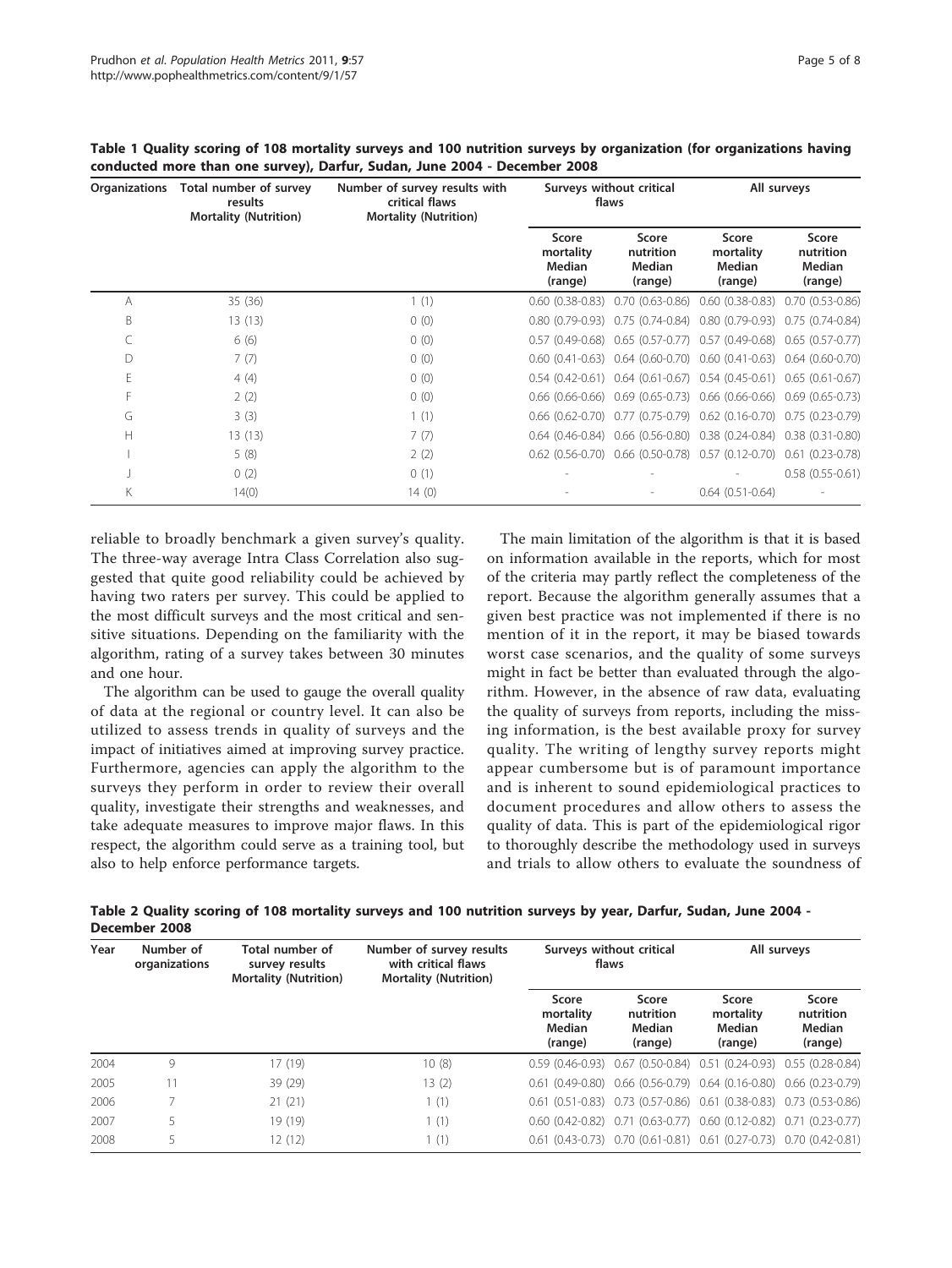<span id="page-6-0"></span>

|                                                                                                                                                                     | Mortality surveys penalized for the criterion (%) |
|---------------------------------------------------------------------------------------------------------------------------------------------------------------------|---------------------------------------------------|
| Selection of basic sampling unit                                                                                                                                    |                                                   |
| 1) No cross-checking of the source for population size                                                                                                              | 50                                                |
| 2) Household selection in cluster sampling done by the "spin<br>the pen" method                                                                                     | 77                                                |
| 3) Further household selection by proximity with no interval<br>between households                                                                                  | 74                                                |
| 4) No definition of household                                                                                                                                       | 58                                                |
| 5) No description of revisit strategy                                                                                                                               | 50                                                |
| 6) Number of nonresponding households not reported                                                                                                                  | 98                                                |
| Mortality data collection                                                                                                                                           |                                                   |
| 1) No evidence of the use of a structured questionnaire<br>including explicit questions and sequences of questions                                                  | 83                                                |
| 2) No evidence that questionnaire/tally sheet was prepiloted<br>before data collection                                                                              | 55                                                |
| 3) If multipurpose survey, no evidence of mortality questions<br>at the beginning of interview and before anthropometric<br>measurements                            | 100                                               |
| 4) Aggregated questionnaire/tally-sheet only                                                                                                                        | 87                                                |
| 5) No use of a calendar with salient dates for estimating date of<br>deaths                                                                                         | 68                                                |
| 6) No evidence of field supervision, including direct observation<br>of interviews by investigators                                                                 | 85                                                |
| 7) No evidence that data collection forms were checked at the<br>end of each day by investigators                                                                   | 94                                                |
| 8) No evidence that the interviewers explained that the survey<br>was not part of a registration effort and would not affect relief<br>allocation for the household | 87                                                |
| Analysis of mortality data                                                                                                                                          |                                                   |
| 1) Standard errors or confidence intervals were not reported in<br>the results                                                                                      | 58                                                |
| 2) No evidence that adjustment of standard errors for clustering<br>was done, when relevant                                                                         | 13                                                |

results. Data with established good validity could have a stronger influence on decision-makers and donors. Indeed, the criteria included in the algorithm can be used as a basis for minimum reporting.

As shown in the algorithm, some analysis errors (e.g., lack of weighting or design effect adjustment) can be rectified using raw data; however, these are seldom available. Re-analysis of datasets can also reveal potential quality problems. For example, the Emergency Nutrition Assessment (ENA) software performs a series of plausibility and quality checks on anthropometric indices, mainly based on the frequency of outliers and departures from normality, and based on these attributes an overall score to the survey [[7\]](#page-8-0). It could be possible to combine the quality score of our algorithm (which focuses more on methods and procedures) and the quality score of ENA (which focuses on the data) into a summary score of a given nutritional survey.

The precision of survey results was not included in the scoring system because it was not seen as a quality issue but as an impediment to meaningful interpretation of survey results.

Lastly, our algorithm necessarily relies on arbitrary decisions on the relative gravity of different errors. We have attempted to address this limitation through a Delphi survey, a standard approach to eliciting expert opinions. As the algorithm is adopted for routine practice, penalties for individual errors could be revisited and readjusted if necessary.

#### Quality of surveys in Darfur

Darfur has been one of the major humanitarian operations in the past few years [[20\]](#page-8-0). Our study suggests considerable problems with quality of nutritional and particularly mortality surveys conducted in this crisis. In such a highly politicized environment, it is especially crucial that evidence is robust. Poor quality of surveys may have contributed to conflicting estimates of the number of deaths in Darfur in the early period of the crisis [[21\]](#page-8-0).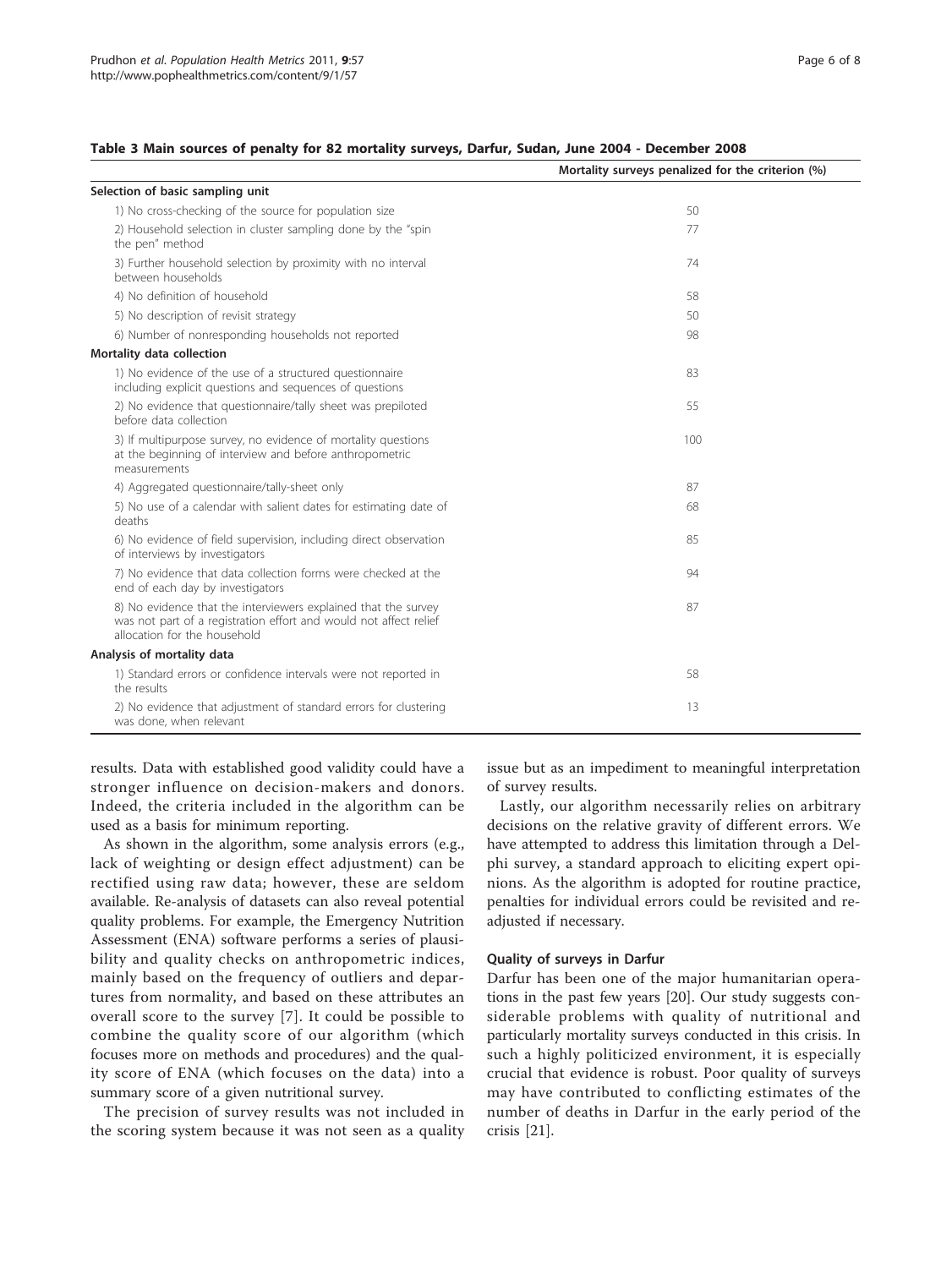<span id="page-7-0"></span>

| Table 4 Main sources of penalty for 87 nutrition surveys, Darfur, Sudan, June 2004 - December 2008 |  |  |
|----------------------------------------------------------------------------------------------------|--|--|
|----------------------------------------------------------------------------------------------------|--|--|

|                                                                                                                                | Nutrition surveys penalized for the criterion (%) |
|--------------------------------------------------------------------------------------------------------------------------------|---------------------------------------------------|
| Selection of basic sampling unit                                                                                               |                                                   |
| 1) No cross-checking of the source for population size                                                                         | 51                                                |
| 2) Household selection in cluster sampling done by the "spin the<br>pen" method                                                | 76                                                |
| 3) Further household selection by proximity with no interval<br>between households                                             | 72                                                |
| 4) No definition of household                                                                                                  | 60                                                |
| 5) No description of revisit strategy                                                                                          | 53                                                |
| 6) Number of nonresponding households not reported                                                                             | 92                                                |
| Nutrition data collection                                                                                                      |                                                   |
| 1) No evidence that standardization of measurements was<br>performed                                                           | 69                                                |
| 2) No evidence that interviewers explained that the survey would<br>not affect relief allocation for the household             | 87                                                |
| 3) No evidence of field supervision, including direct observation of<br>interviews by investigators                            | 85                                                |
| 4) No evidence that data collection forms were checked at the<br>end of each day by investigators                              | 95                                                |
| 5) Absence of detailed description of the accuracy of the material<br>used for weight measurements                             | 49                                                |
| 6) Absence of detailed description of the accuracy of the material<br>used for height measurements                             | 100                                               |
| 7) Absence of detailed description of the accuracy of the material<br>used for MUAC measurements                               | 97                                                |
| 8) Inclusion of children based on age or height                                                                                | 74                                                |
| 9) No report of the percentage of children with age estimated from<br>birth certificate                                        | 48                                                |
| Analysis of nutrition data                                                                                                     |                                                   |
| 1) No information on number of data discarded from the analysis<br>because of child's inclusion errors or anthropometric flags | 42                                                |
| 2) No evidence that adjustment of standard errors for clustering<br>was done, when relevant                                    | 38                                                |
| 3) No information about standard deviation of weight-for-height<br>index                                                       | 70                                                |

Previous reviews conducted in other humanitarian crises of the quality of nutrition and mortality surveys based on survey reports have shown that quality was generally limited [\[8](#page-8-0)-[12\]](#page-8-0). One study, however, suggested that the quality of nutrition (but not mortality) surveys conducted between 1993 and 2004 in 17 countries improved over time [\[11](#page-8-0)]. Our study also suggests some improvements in quality of mortality and nutrition surveys between 2004 and 2008. However, this might be due to the fact that the two agencies that contributed to the majority of surveys with critical flaws only conducted surveys in 2004 and 2005. When surveys with critical flaws were removed from the analysis, no difference was evidenced.

The proportion of critical flaws appeared high, especially for mortality surveys. However, it is possible that some of the 16% of mortality surveys that, instead of clearly describing methodology, provided a reference for methodology of first and second stage cluster sampling, were actually conducted adequately. They had overall no more errors than surveys without critical flaws.

There were obvious differences in median score among agencies for both mortality and nutrition surveys. The same discrepancy was shown in a paper analyzing survey quality from 1993 to 2004 [[11](#page-8-0)], suggesting that international initiatives have failed to improve uniformly survey quality across agencies.

The release of manuals on nutrition and mortality survey methodology [[2](#page-8-0),[14\]](#page-8-0) and the development of userfriendly tools to analyze nutrition and mortality surveys [[7](#page-8-0)] have probably contributed to the standardization of survey methodology and improvement of data analysis. Our reading of multiple survey reports, however, suggested that these tools are sometimes used in a simplistic way with no understanding of the underlying epidemiology principles. Training initiatives on survey methodology have recently intensified and are the best way to improve survey quality. Training should not only